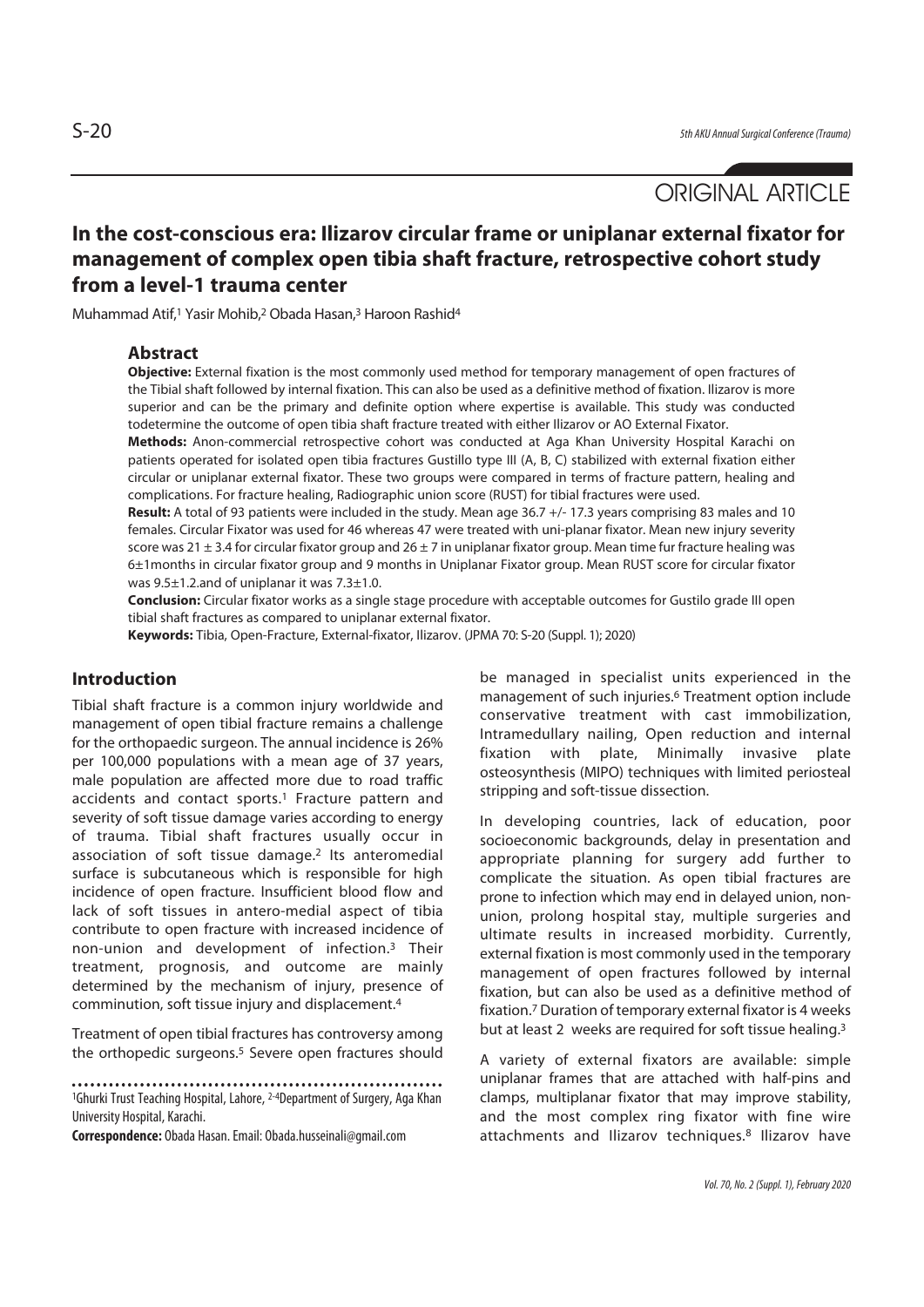advantage to allow early mobilization, weight bearing with decreased morbidity and hospital stay as compared to temporary stabilization which ultimately requires a second procedure for definitive fixation with Intramedullary nailing or plate fixation.5 This study was conducted todetermine the outcome of open tibia shaft fracture treated with either Ilizarov or AO External Fixator in terms of Fracture healing. Time of fracture union, need for secondary procedures till union achieved, weight bearing and hospital stay.

# **Material and Methods**

A retrospective cohort was conducted at Aga Khan University Hospital Karachi on patients operated for isolated open tibia fractures between 1st January 2008 and 31st December 2014. Patients with open tibia shaft fracture type III (A, B, C) as per Gustillo classification of open fractures stabilized with external fixation either circular or uniplanar external fixator were included.All closed and type I and II open tibia shaft fractures according to Gustillo classification of open fracture, Intra-articular fracture extending to knee and ankle joints were excluded. All the information regarding patients ER management governed by ATLS protocols, local wound care, splint, tetanus prophylaxis, antibiotic prophylaxis, mode of injury andclassification of open tibia shaft fractures based on Gustillo classification on presentation in Emergency, retrieved from the medical records.

All the patients were operated by the consultant orthopedic surgeon and choice of operative technique was based on the general recommendations at the time of treatment. Formal wound debridement and stabilization of tibia either with circular or uniplanar external fixator done. Pin site daily dressing was advised and followed in clinic on monthly basis until fixator removed as per standard practice.

These patients were divided into two groups according to the External Fixator used; Circular and Uniplanar. These two groups were compared in terms of fracture healing, mechanism of injury, fracture classification, patient ambulation at discharge, New Injury Severity Score (NISS), duration of hospital stay, duration of fracture union, need for secondary procedures and complications. Radiographic union score (RUST) for tibial fractures for assessment of tibial fracture healing was used for fracture healing.9 Union was defined fracture healing after 6 months and delayed union after 9 months later on nonunion. Data were analyzed by SPSS software (version 20). The student t-test was used to compare continuous variables.

# **Results**

A total of 110 files were reviewed of which 17 did not meet the inclusion criteria hence excluded. Remaining 93

**Table-1:** Characteristics of patients with open tibia fracture (Gustillo type III=93).

|                            | <b>Frequency</b> | Percentage |
|----------------------------|------------------|------------|
| Gender                     |                  |            |
| 1. Male                    | 83               | 89.20%     |
| 2. Female                  | 10               | 10.75%     |
| <b>Gustillo type III</b>   |                  |            |
| А.                         | 65               | 74.70%     |
| B.                         | 7                | 7.50%      |
| C.                         | 7                | 7.50%      |
| <b>Mechanism of Injury</b> |                  |            |
| 1. Road Traffic            | 65               | 72.30%     |
| 2. Fall from height        | 7                | 7.40%      |
| 3. Gun Shot                | 12               | 12.80%     |
| 4. Bomb blast Victim       | 8                |            |
|                            | 6                | 6.40%      |

**Table-2:** New Injury Severity Score (NISS) and Mechanism of Injury between the two groups.

|                            | <b>Circular Fixator</b> | <b>Uniplanar Fixator</b> |
|----------------------------|-------------------------|--------------------------|
| NISS (mean $\pm$ SD)       | $21 \pm 3.4$            | $26 + 7$                 |
| <b>Mechanism of Injury</b> |                         |                          |
| 1. RTA                     | 35 (76%)                | 33 (70 %)                |
| 2. Fall from height        | 3(7%)                   | 4(8%)                    |
| 3. Gun Shot                | 6(13%)                  | 6(13%)                   |
| 4. Bomb blast Victim       | 2(4%)                   | 4(9%)                    |

**Table-3:** Outcomes of Tibia Fracture between the two groups.

|                                        | <b>Circular Fixator</b> | <b>Uniplanar Fixator</b> |
|----------------------------------------|-------------------------|--------------------------|
| Mean time of fracture healing (months) | 6                       | 9                        |
| <b>Hospital Stay (days)</b>            | 7                       | 17                       |
| <b>Ambulation (on Discharge):</b>      |                         |                          |
| 1. Bed rest                            | None                    | 1(2%)                    |
| 1. Non weight bearing                  | None                    | 44(94%)                  |
| 2. Partial weight bearing              | 3(6.5%)                 | 2(4%)                    |
| 3. Full weight bearing                 | 43(94.5%)               | None                     |
| Need for additional surgical           |                         |                          |
| procedure (Conversion)                 | 3(6%)                   | 25(53%)                  |
| 1. Ilizarov                            | Not Applicable          | 10(21%)                  |
| 2. IM Nailing                          | None                    | 3(6.3%)                  |
| 3. ORIF with Plate                     | None                    | $2(4.2\%)$               |
| 4. Cast or splint                      | None                    | 8(17%)                   |
| 5. Readjustment of hardware            | 3(6.5%)                 | $2(4.2\%)$               |
| <b>RUST Score</b>                      | 9.5                     | 7.3                      |
| <b>Complications:</b>                  |                         |                          |
| <b>Pin Site Infection</b>              | 3(6.5%)                 | $1(2.1\%)$               |
| <b>Delayed Union</b>                   | $1(2.2\%)$              | $3(6.4\%)$               |
| <b>Others</b>                          | None                    | $1(2.1\%)$               |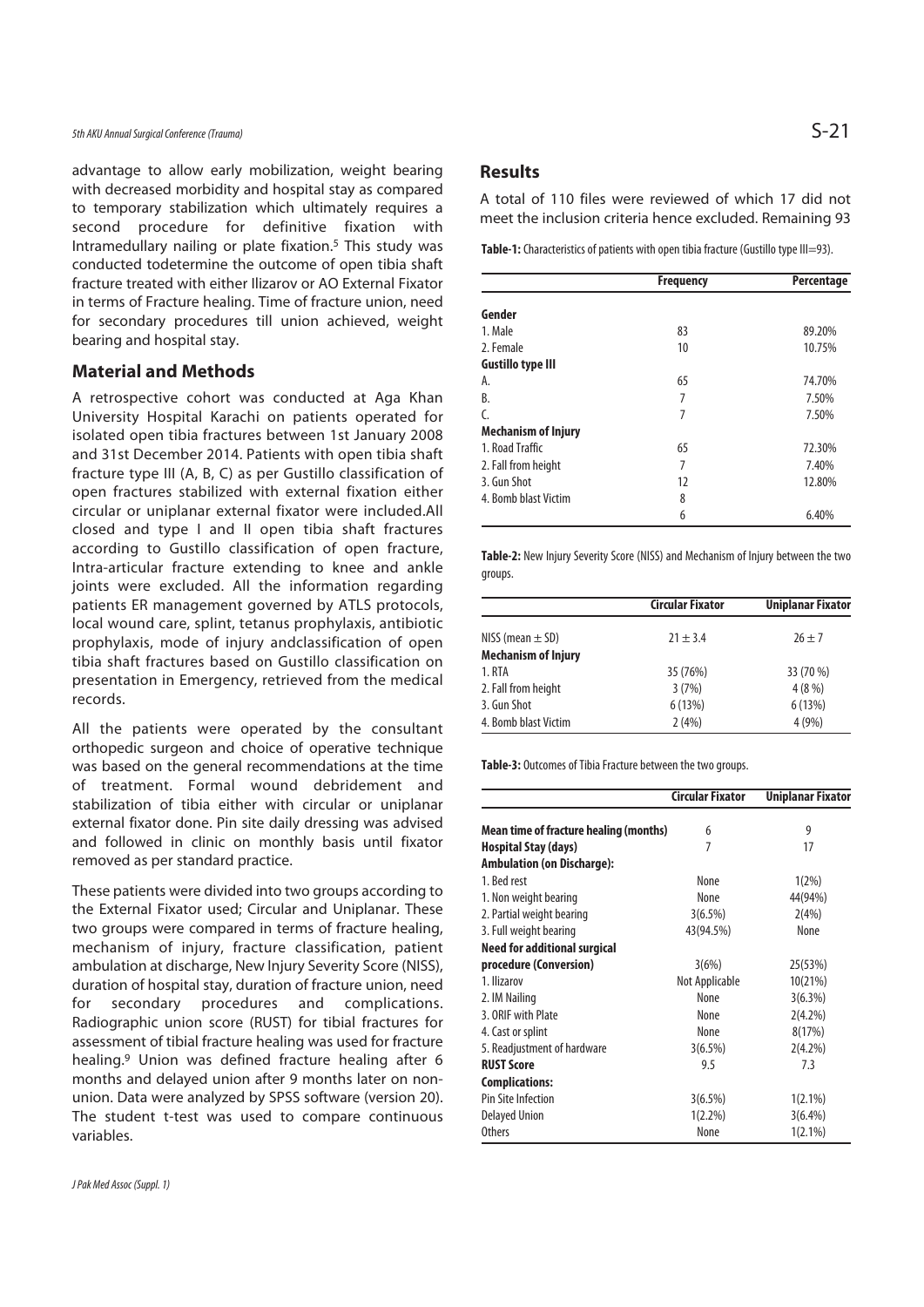S-22 5th AKU Annual Surgical Conference (Trauma)



Figure-1: Young man presented to Emergency Department with history of high energy trauma (Bike Vs Bus run over). Bilateral lower limb injuries. Unfortunately he had mangled extremity of left leg for which he had amputation. Right lower limb in figure above showing severe degloving injury and fracture of femur shaft. It was managed by uniplanar external fixator and soft tissue coverage. Patient can walk with support.



**Figure-2:** The same patient in figure one. Note the severe degloving injury and skin loss. Follow-up picture showing the good healing and uptake of the graft.

patients (Table-1) represented the study sample with mean age 36.7  $\pm$  17.3 years comprising 83 males and 10females. Out of 86 patients, 44 were treated with

circular fixator and 42 with uniplanar fixator. Out of total 86Gustillo type III tibia shaft fractures 79(91.8%) were Type III A and 7(8.1%) Type III B fractures. The overall mechanism of injury (Table-2) wble1as road traffic accident 35 (76.1%) followed by fall from height 3 (6.5%), gunshot injuries include 6 (13.0%), bomb blast were 2 (4.3%).

Mean new injury severity score was 21  $\pm$ 3.4 for circular fixator group and  $26 \pm 7$  in uniplanar fixator group. (Table-3) summarizes the outcomes of both groups. Mean duration of hospital stay is 7 days in circular fixator group and 17 days in Uniplanar Fixator group which is significant. Mean time of fracture healing was 6±1 monthsin circular fixator group and 9±1.5 months in Uniplanar Fixator group. Mean of RUST score for circular fixator was 9.5±1.2 and of uniplanar it was 7.3±1. In circular external fixator group 43 (94.5%) patients were ambulated as full weight bearing and 3 (6.5%) partial weight

bearing while with uniplanar fixator group 44 (94%) were mobilized non-weight bearing, 2 (4%) were partial weight bearing and 1 (2%) was on complete bed rest.